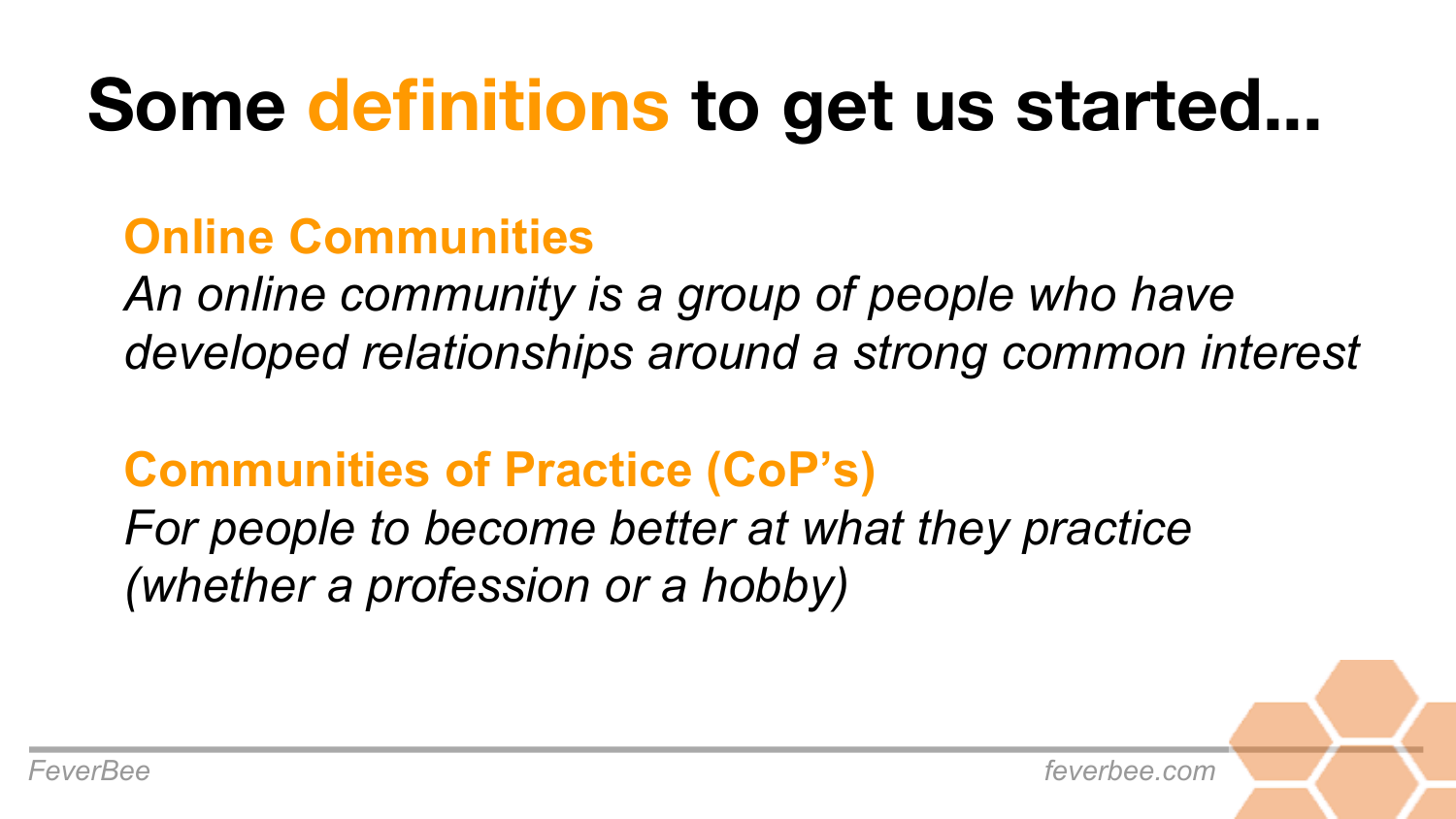# **Communities should satisfy a need**

#### **Information needs**

<sup>q</sup> Most common, especially for communities of practice

### **Social needs**

- $\Box$  Be seen as unique... in a good way
- <sup>q</sup> Make friends, be accepted
- <sup>q</sup> VIP access to someplace exclusive
- <sup>q</sup> FOMO (fear of missing out)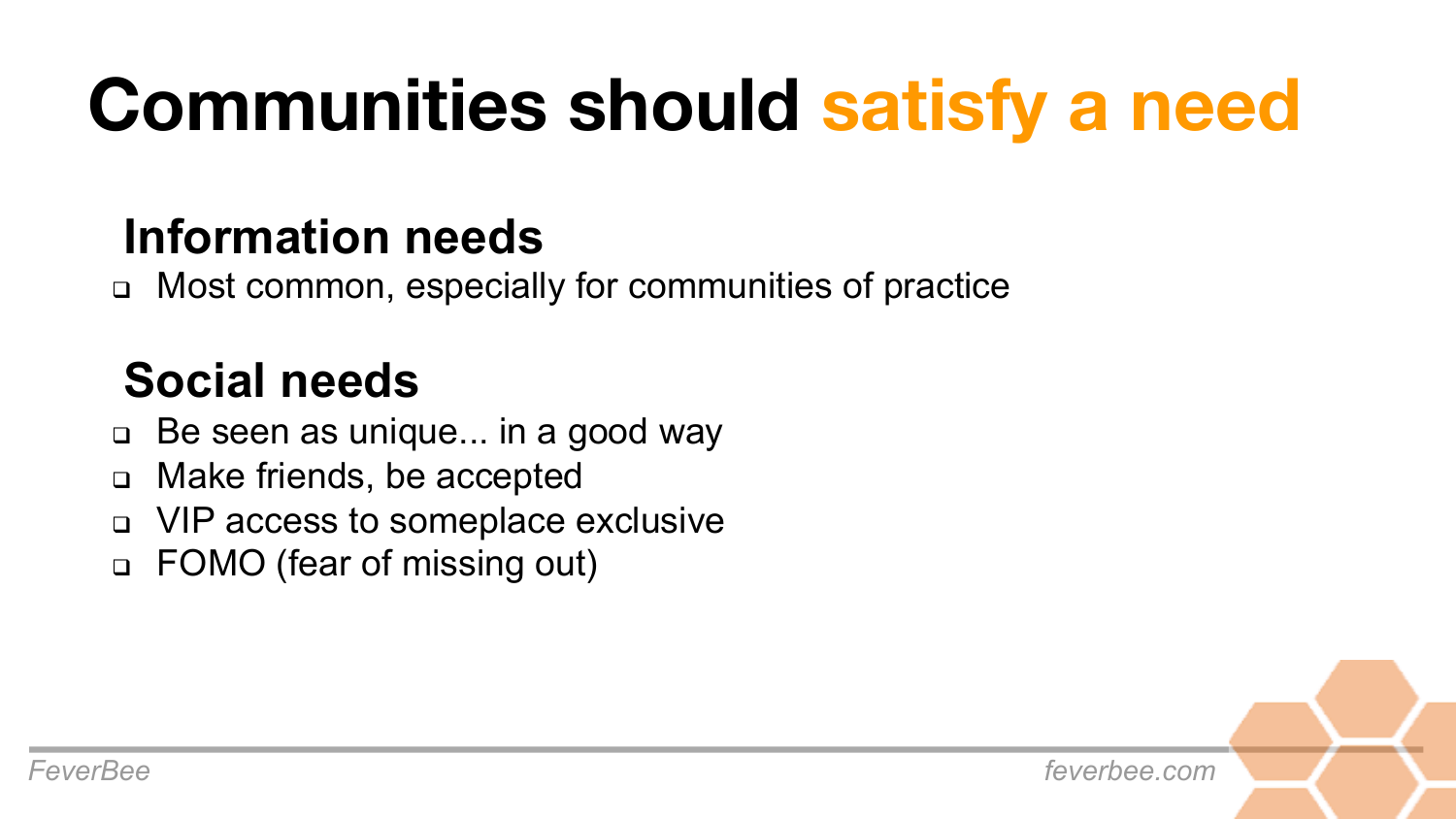## **Communities should be unique**

*Strong delineation between who belongs... (pick at least 2 criteria)*

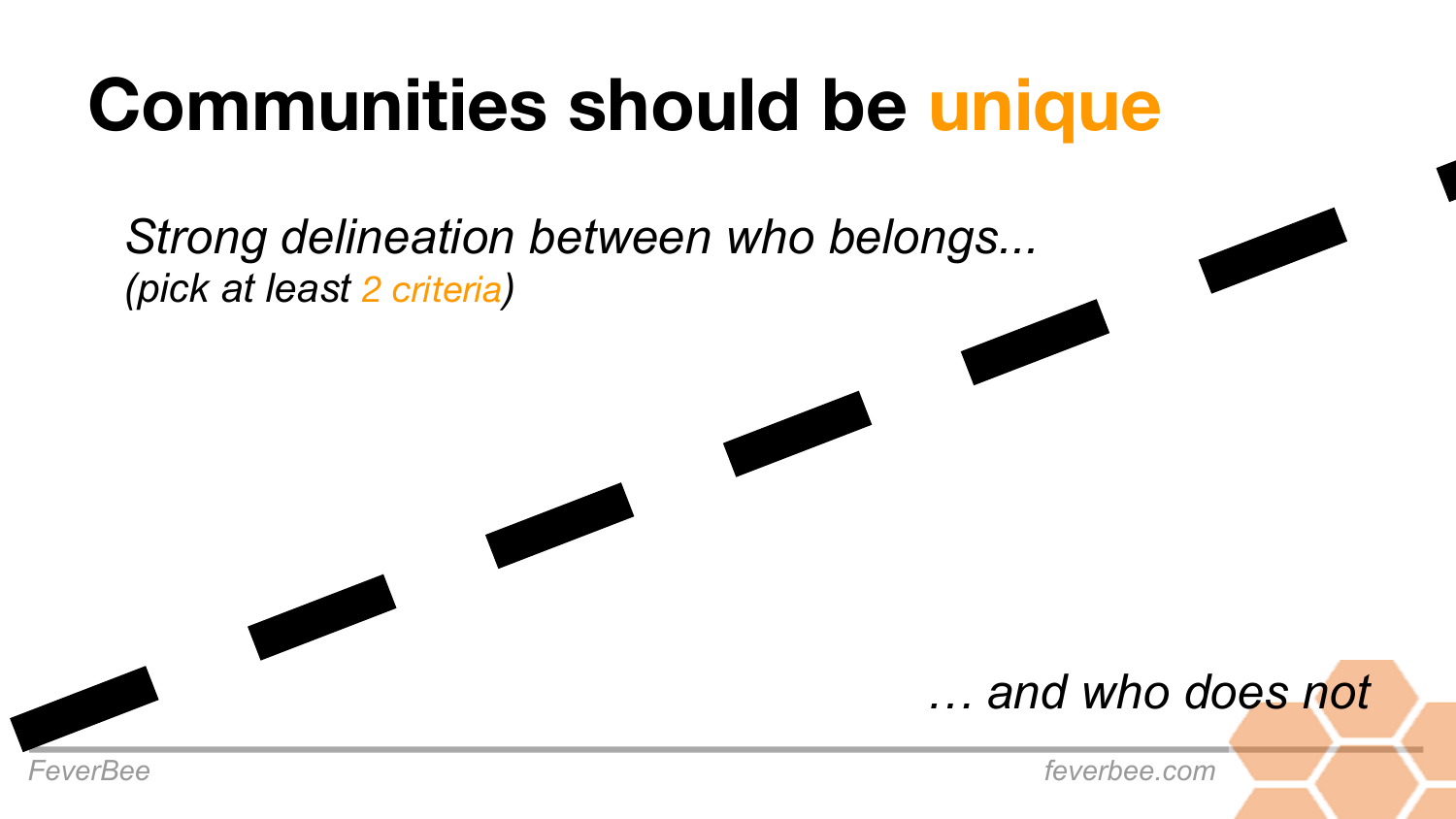# **Communities should feel safe**

✓Conducive virtual environment design ✓Clear community purpose ✓Skilled community management ✓Mutual respect ✓Sense of freedom ✓Culture of reciprocity ✓Desired behavior modeling ✓Rewards clarity

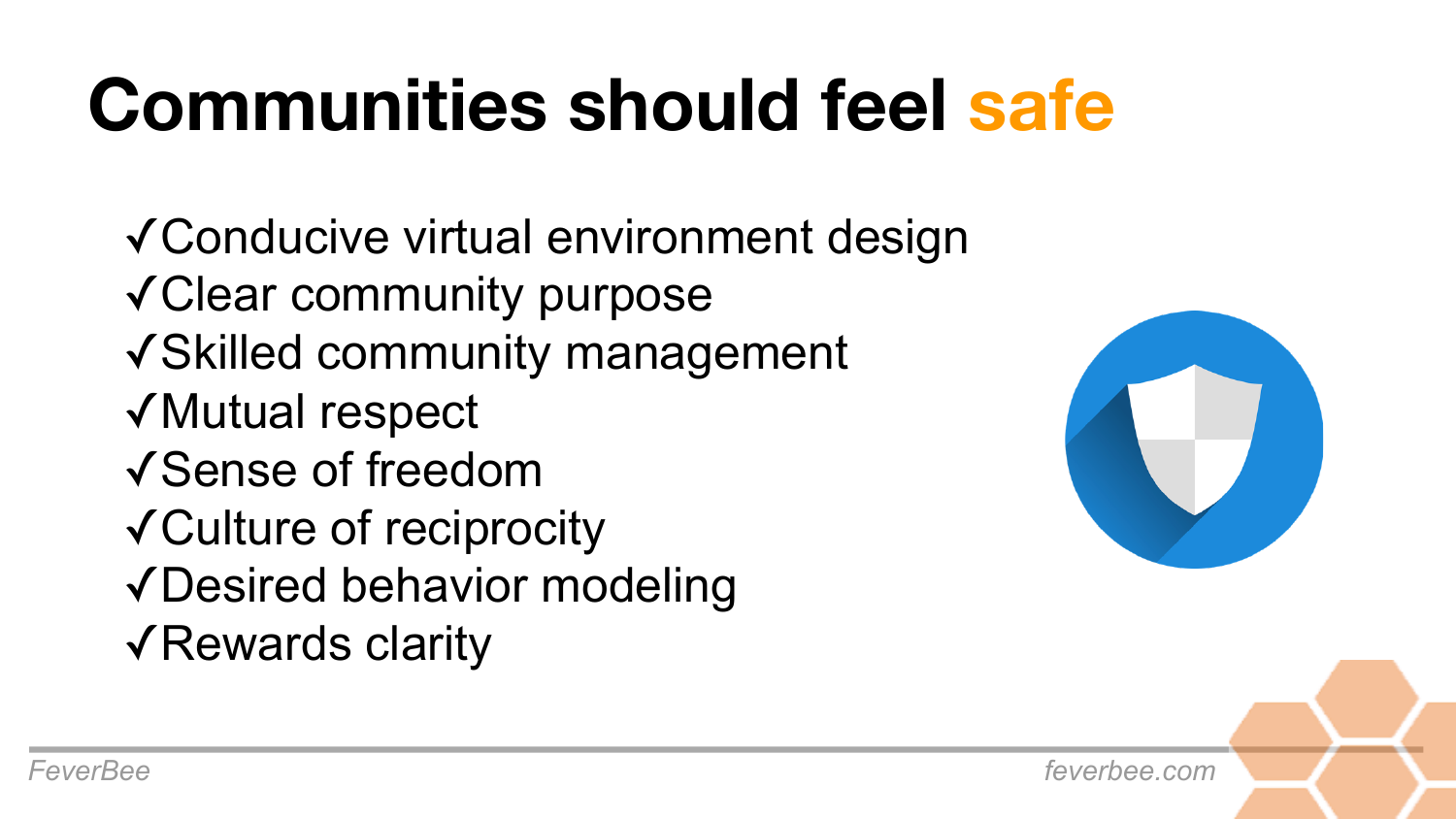### **Communities of practice are for practitioners**

### *Experts…*

*Have all the answers Little time Too expensive No reason to risk reputation* 

#### *Practitioners…*

*Ask questions Little time but see value Willing to invest Seek recognition as experts* 

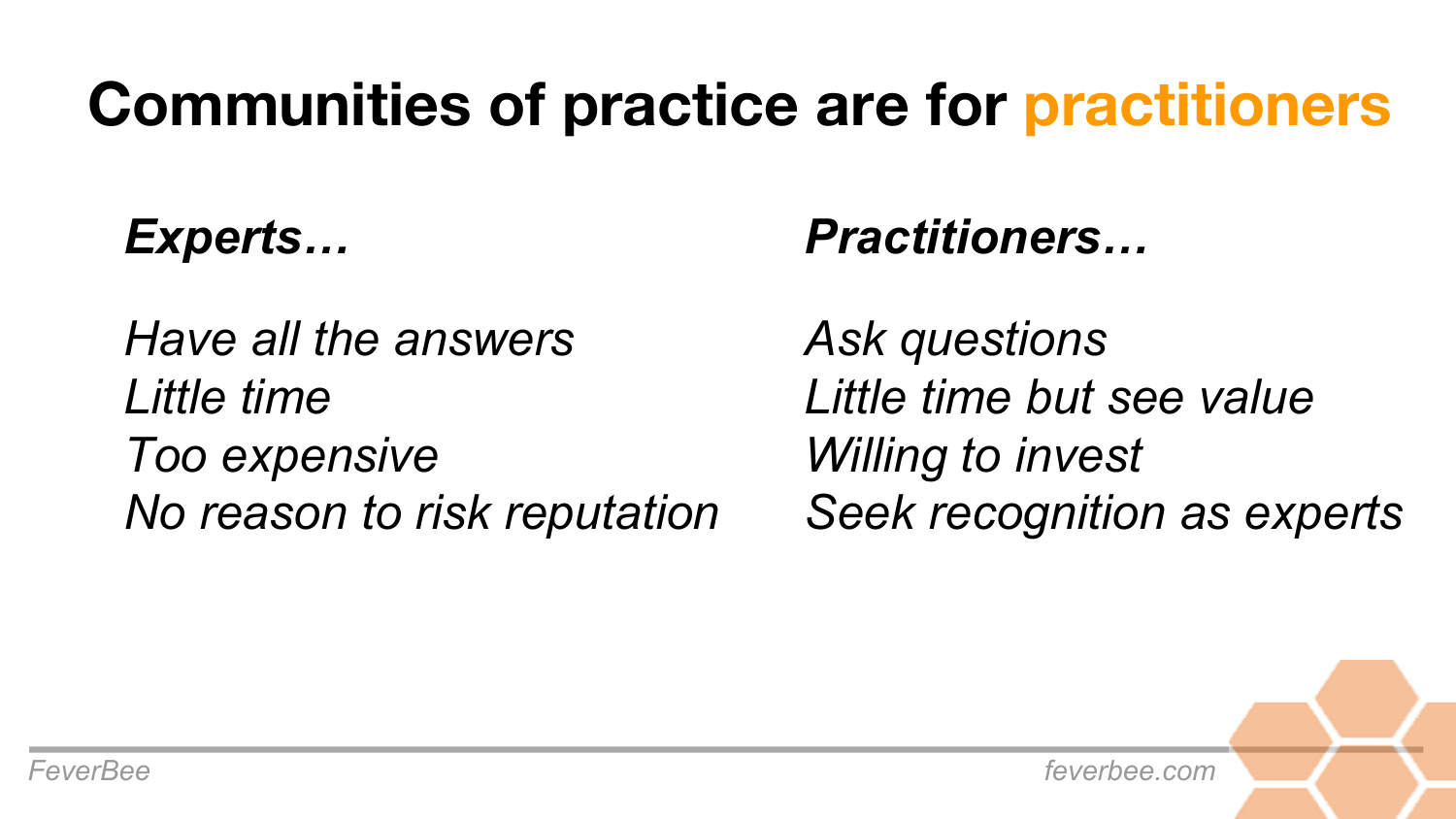# **Highly successful communities**

✓Many interactions between members ✓High levels of activity per member ✓Highly responsive (short-time to receive a response) ✓Self-governed ✓Definitive place for its topic

✓Strong sense of community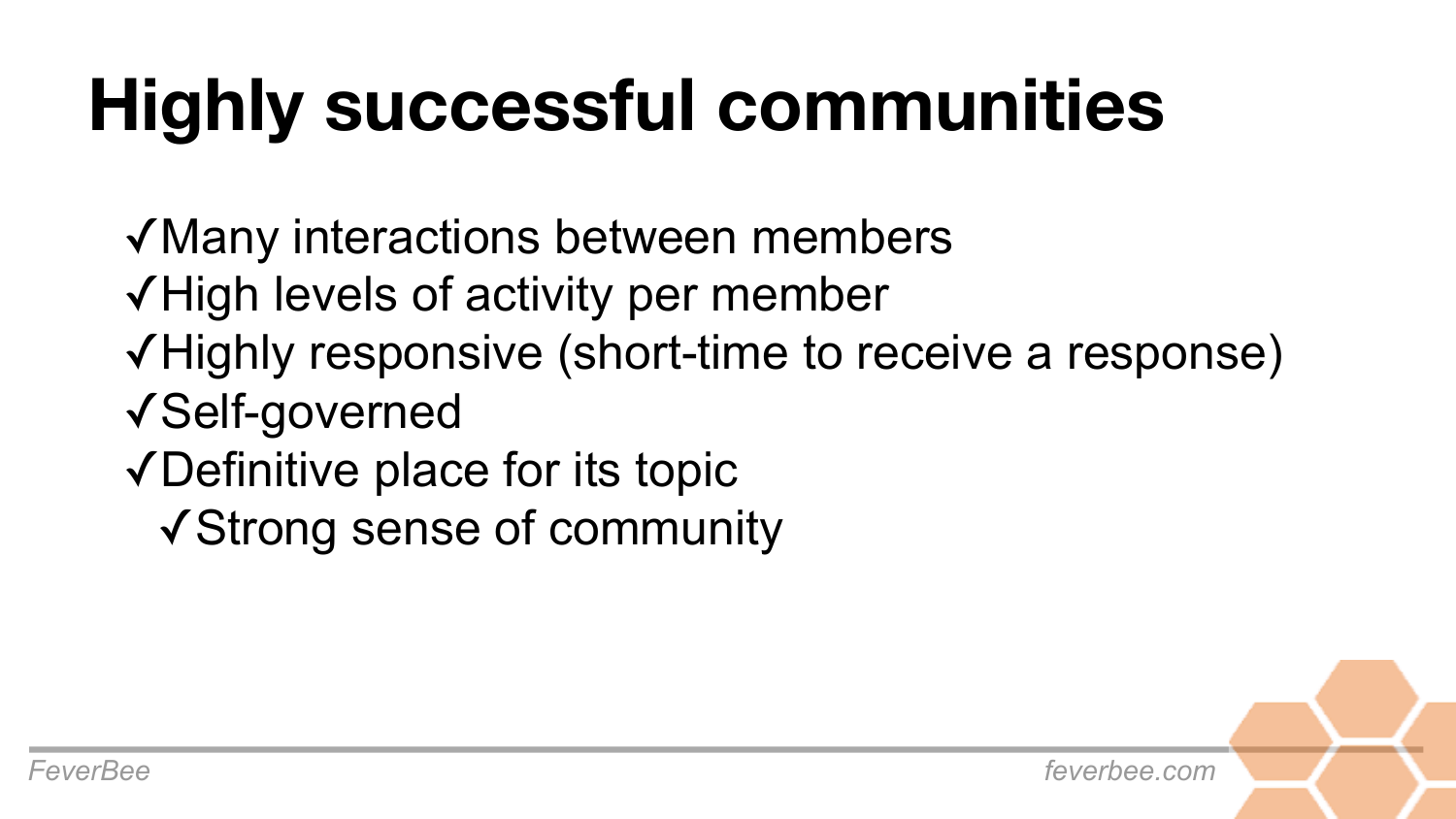### **What turns audience into community?**

*Shared experiences lead from an initial spark…*